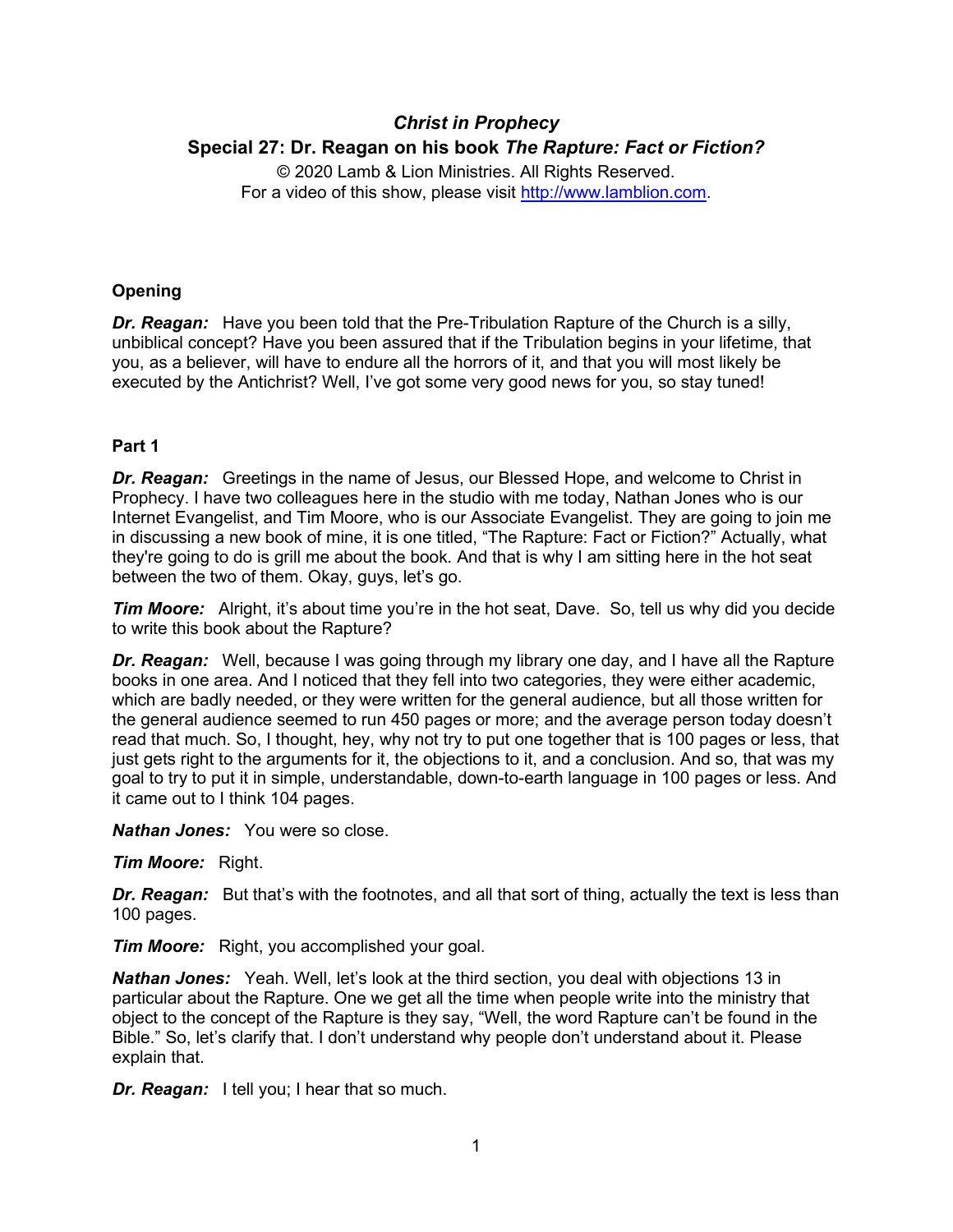*Nathan Jones:* All the time, the Rapture is not in the Bible.

**Dr. Reagan:** Over and over, and over. It's not even in the Bible therefore it is not a biblical concept. Well, it is in the Bible. It is the Latin Bible.

#### *Nathan Jones:* Okay.

*Dr. Reagan:* And people need to understand that something does not have to be in the English Bible for it to be considered biblical.

#### *Nathan Jones:* Right.

*Dr. Reagan:* The King James version for example has been in use since 1611 which makes it 500 years old. But the Bible before that was what was called the Latin Vulgate. Vulgate meaning the common Latin. And it existed 1,200 years. For 1,200 years that was the Bible of Western Civilization. And in 1 Thessalonians 4 verse 17 it uses the word rapture to refer to the fact that Jesus is going to appear and take the Church out of the world.

*Nathan Jones:* Now, wait a minute. I read that it says, "Then we who are alive and remain shall be caught up together with them in the clouds to meet the Lord in the air, and thus we shall always be with the Lord." I'm not reading the word rapture there.

*Dr. Reagan:* Well, you're not reading the Latin version.

*Nathan Jones:* Oh, okay.

*Tim Moore:* Ah, yeah. I've also heard it interpreted snatched away.

*Nathan Jones:* Snatch away or caught up.

*Dr. Reagan:* That's what it means, rapture means snatched away.

#### *Nathan Jones:* Okay.

*Dr. Reagan:* It means taken out. It means caught up. That's what it means. So, in English we use two words like caught up, or snatched away. And so, since we like to talk in shorthand we just use the Latin word rapture. But you know I grew up in an Amillennial church where we were taught that Jesus was never going to come back and reign on this earth. And certainly, we never heard, I never heard one sermon in 30 years about the Rapture, not one. I had never any idea. If after going to church for 30 years you would have asked what is a Rapture? I would have said a sensation you feel when your girlfriend kisses you, because that is all knew about the rapture. If you had asked me what Gog and Magog was, I probably would have said, "Well, I don't know I guess it is a name of a comedy team." I don't know what. You know it is amazing that I am a Bible prophecy teacher because I was never taught Bible prophecy when I was growing up. And the Rapture was certainly one of the things that was ignored.

*Tim Moore:* Well, that leads to my question, Dave, you talk about in the olden days people didn't really emphasize the Rapture, and you had an Amillennial growing up perspective.

#### *Dr. Reagan:* Yeah.

*Tim Moore:* So, some would object that the Pre-Rapture Tribulation, or excuse me the Pre-Tribulation Rapture, I'll say it correctly, is a concept too new to be true, because they think the Church Fathers didn't deal with that kind of and idea. But you debunk that.

*Dr. Reagan:* Yeah, this is one of the major arguments against the Pre-Tribulation Rapture. And let me just let me explain to people who are viewing that what we mean by Pre-Tribulation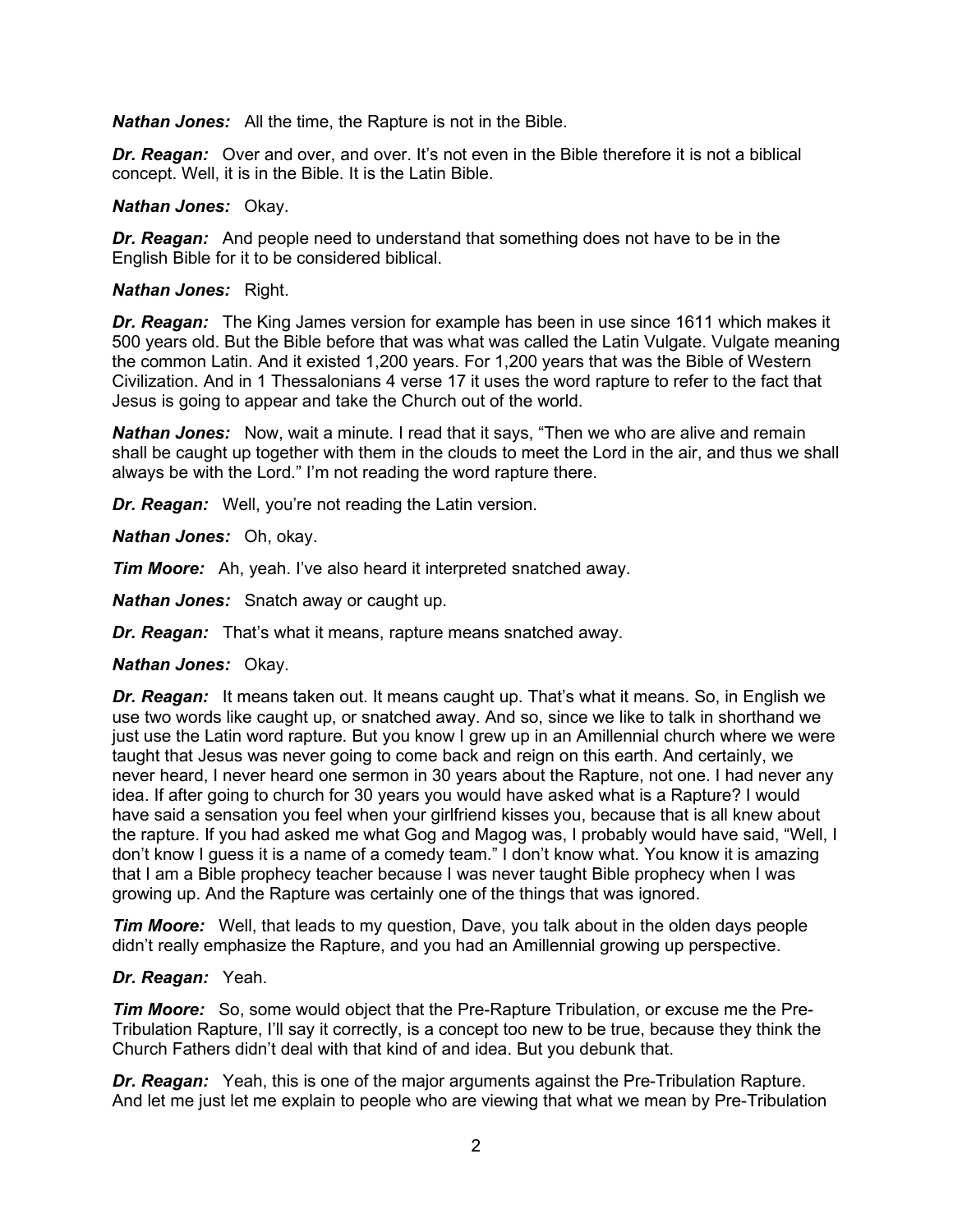Rapture is a Rapture of the Church; the Church being taken out of the world before the Tribulation begins.

## *Tim Moore:* Yes.

*Dr. Reagan:* There are some people who believe it is going to be in the middle. Some people believe it is going to be two-thirds the way through. Some people believe it is going to be the same thing as the Second Coming. But we believe in a Pre-Tribulation; the Church taken out before the Tribulation begins. And yes, people have often argued it is too new to be true because it did not come into being, this concept, until the 1820's in England with a man by the name of John Darby who began to teach this. So, they say, well it is too new to be true. Well the thing that is interesting about that is that in the 1500's when Martin Luther launched the Reformation he launched it teaching that salvation is by grace through faith and not by works, because the Catholic church was teaching then and now that it is by works.

## *Tim Moore:* Yes.

**Dr. Reagan:** But he said, "No, it is not by works, it is by salvation by grace through faith." When he was called before the Catholic authorities to defend his position the number one argument they use was, "Sir, that is too new to be true. None of the Church Fathers, none of the Popes every believed that so, it is too new to be true." And his response was, "Well, now wait a minute all the Church Fathers that I know of believed in it." And they said, "Who?" He said, "Well, let's say John, and Paul, and Jesus, the real Church Fathers." It's true that the Early Church Fathers in the 200's and 300's did not talk about a Rapture. But they talked about something else, they talked about imminence. They kept saying over and over the return of the Lord is imminent. Now, in those early years as you well know they didn't spend a lot of time writing about Bible prophecy. They were concerned about how do you organize a church? How does one church relate to another church? And all those kind of things. So, they didn't study Bible prophecy in detail. But they did talk about imminence; that the coming of the Lord is imminent. Well, as you well know the only way the coming of the Lord can be imminent is if there is a Rapture that is separate and apart from the Second Coming. Because there are so many prophecies that have to be fulfilled before the Second Coming that we can't say that the Second Coming is imminent.

*Nathan Jones:* Interesting.

*Dr. Reagan:* For example, what prophecies have to be fulfilled before the Second Coming?

*Nathan Jones:* Well, if we're talking about--

*Dr. Reagan:* As long as your arm.

*Nathan Jones:* Yeah, you are talking about seven years of the Tribulation. The Antichrist has to rise. The Gog and Magog War has to happen.

*Tim Moore:* Temple has to be rebuilt.

*Nathan Jones:* The Temple has to be rebuilt. Twenty-one judgments. The Jews have to be expelled to the land. Matter of fact Daniel gave us the calculation to the day that as soon as the Antichrist makes a treaty with Israel that we know exactly 7 years, of 30 days months, equals. So, you can count up exactly when Jesus will return. But, the Rapture, there is nothing related to the Rapture, it is an imminent event, nothing has to come.

*Dr. Reagan:* So, if you only believe in the Second Coming then the coming of Jesus is not imminent and yet the Bible says it is imminent.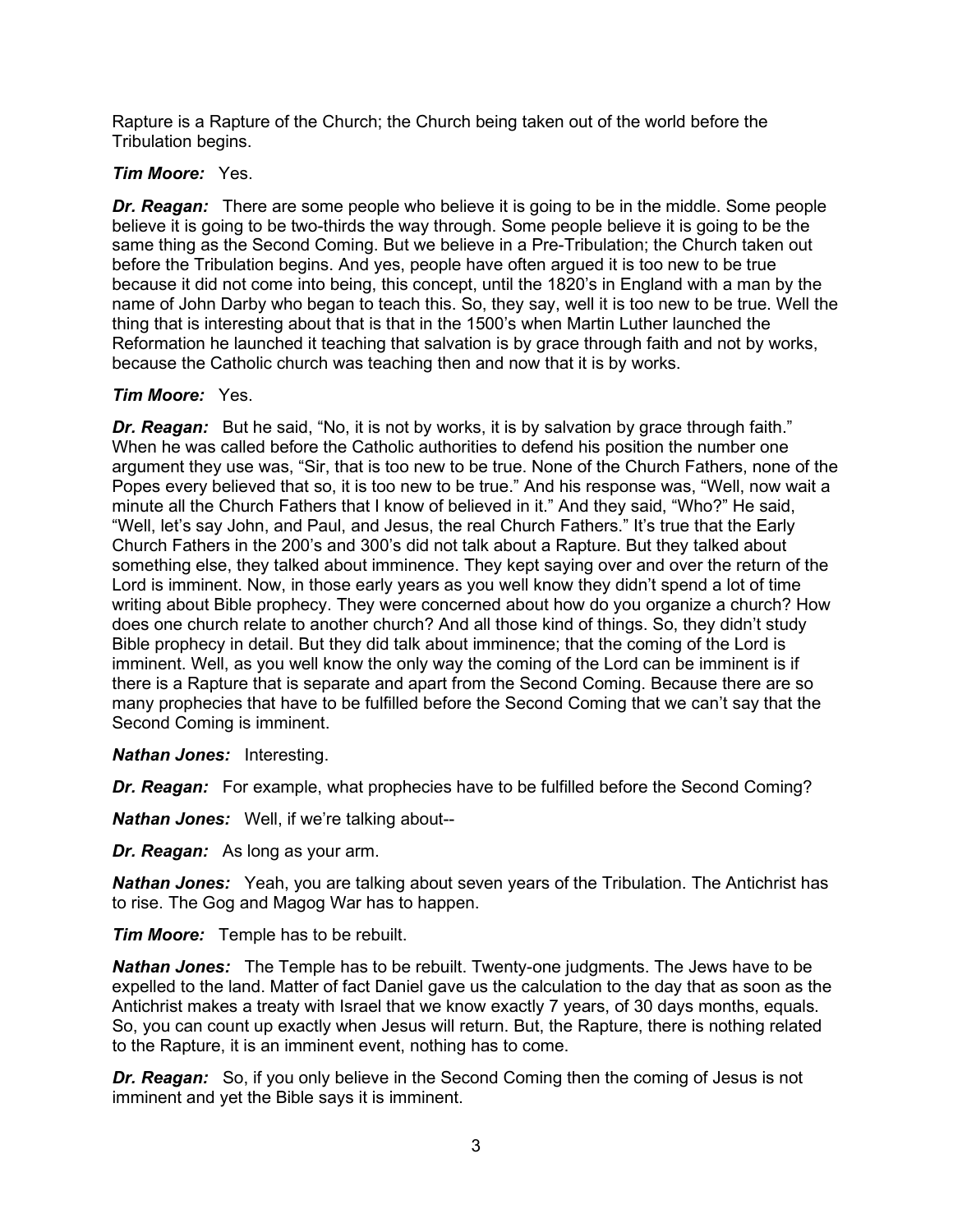*Nathan Jones:* Absolutely. Well can I ask you a question about?

*Dr. Reagan:* Well, let me just add something to that.

*Nathan Jones:* Okay, I want to ask you about Darby again.

*Dr. Reagan:* And that is that there is another reason why this particular idea did not develop until later on. Incidentally the defining aspect of any doctrine is not how old it is. It is whether or not it is biblical.

## *Nathan Jones:* Amen.

*Dr. Reagan:* We didn't come across salvation by grace through faith until the 1500's. But there is one thing that we need to understand and that is the Bible itself says that Bible prophecy, end time Bible prophecy will not be understood until the time comes for it to be understood. There is another reason for its late development, and that is that all through the Middle Ages the average person did not have a Bible. You couldn't afford a Bible. Bibles had to be handwritten. Only the church could afford one.

*Nathan Jones:* And it was chained right?

*Tim Moore:* And they made it illegal for people to own a Bible.

*Nathan Jones:* They chained it to the pulpit.

*Dr. Reagan:* And then they wouldn't let the people have the Bible, you know, they said to the people it is for the priest to tell you what the Bible means.

## *Tim Moore:* Exactly.

*Dr. Reagan:* So, and even if they had Bibles they wouldn't have been able to read them; the average person in the Middle Ages was illiterate, they could not read or write. So, what it took for the revival of people getting really into the Bible and interpreting it, number one was public education, people had to be educated. Number two was the invention of the printing press.

#### *Nathan Jones:* Yes.

*Dr. Reagan:* And number three was the availability of these Bibles and the freedom to read them in their own languages. That was very important, to get the Bible into the language of the people. And when that started, guess what? People said, "Hey, the Bible says Jesus is coming back. He is going to reign for a 1,000 years. We believe this is going to happen." "Hey, the Bible says there is going to be a Pretribulation Rapture. We believe it."

*Tim Moore:* We believe it. The Bible says it, we believe it.

*Dr. Reagan:* So, there is a reason why this did not develop until late.

*Nathan Jones:* What about this Margaret MacDonald? A supposedly a demon possessed girl who was telling John Darby that she had been told by demons or what not, though she didn't say it was demons, that she was teaching about the Pre-trib Rapture and that's the source of the Pre-Trib. Where did that?

*Dr. Reagan:* Did you have to bring her up? Did you just have to?

*Nathan Jones:* Well, you did bring up Darby, and as soon as you say Darby people say Margaret MacDonald.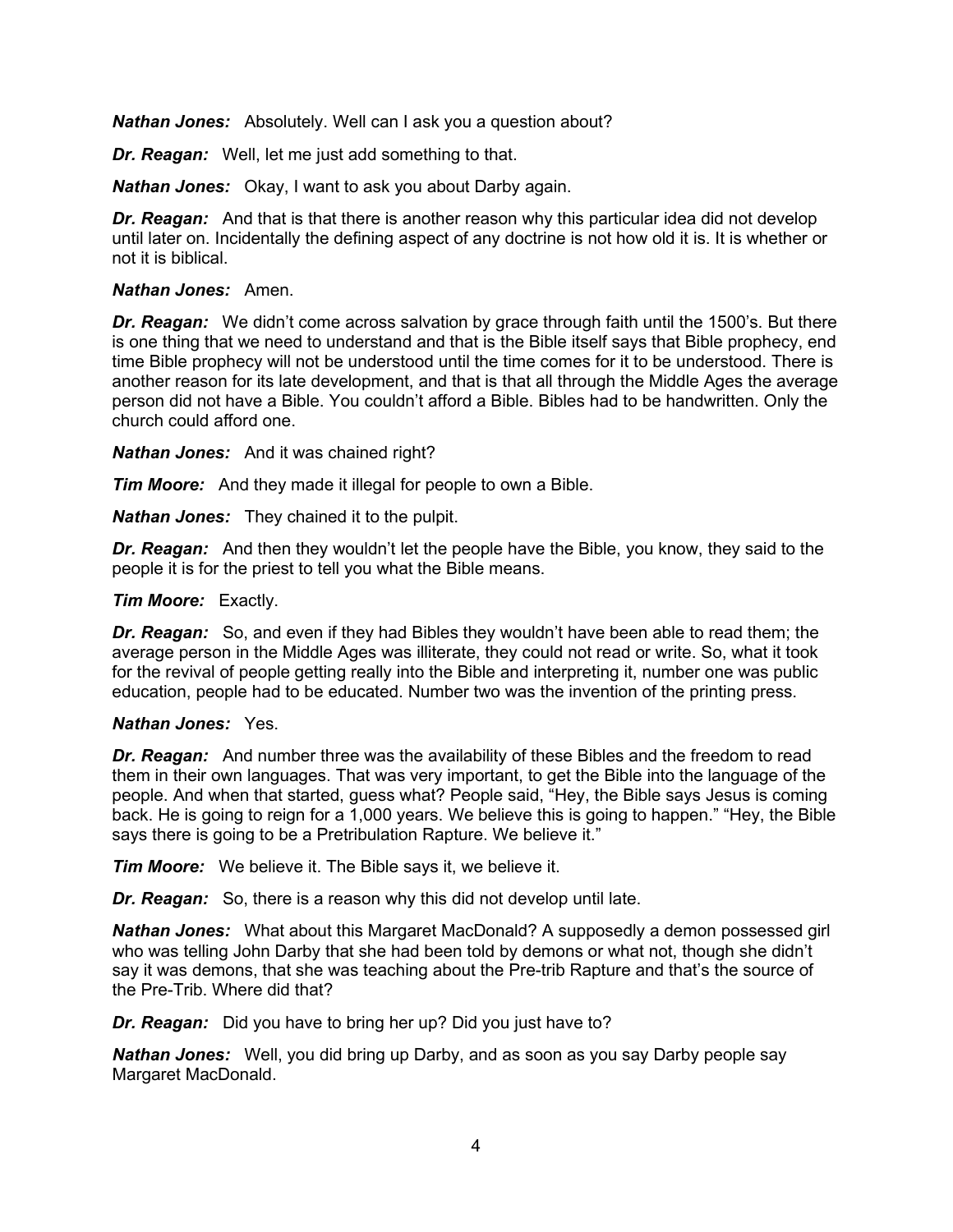*Dr. Reagan:* I had believed in the Pre-Trib Rapture for probably 15 years before somebody walked up to me and said, "Didn't you know that started with a little girl who was demon possessed in Scotland?" And I went, "What are you talking about?" So, they handed me a book by Dave MacPherson written in 1973 called, "The Unbelievable Pre-Trib Origin." And this is something that this man conjured up that this little girl who was demon possessed came up with this. And he's written six books on that all of which were the same book, except he changes the titles. So, I got the book I read it. And then there was an appendix at the back that has the vision that she supposedly had. I read the vision. And I read the vision. And I read the vision. And I read the vision. And to this day I read the vision, I have never found a Pre-Tribulation Rapture in it.

## *Nathan Jones:* No, it's not in there at all.

*Dr. Reagan:* And there was recently, there was a group in California that presented a fourhour video attacking the Rapture. I mean they were attacking it with everything they had. And in this video they over, and over, and over showed a girl sitting in a rocking chair ranting and raving and saying, "All this started with Margaret MacDonald." Until they get to the end of fourhours and the guy looked right into the camera and said, "You know we have to say at the end here that actually we can't really say that it came from Margaret MacDonald because her vision is convoluted, and not really capable of being understood." Duh. I wanted to yell, "Duh."

*Tim Moore:* I think this just proves that people are so misquided.

*Dr. Reagan:* They're grasping.

*Tim Moore:* Yes, they are grasping, but Satan himself wants people to be misled because he does not want them looking to Jesus Christ.

*Dr. Reagan:* It gives hope.

*Tim Moore:* It gives hope. And so, he wants them chasing after every other kind of thing instead of focusing on Jesus Christ and His imminent return.

## **Part 2**

*Tim Moore:* Welcome back to Christ in Prophecy and our discussion of Dr. Reagan's newest book, "The Rapture: Fact or Fiction." Alright, Dave, so what are some of the arguments that you would offer that would support a Rapture prior to the Tribulation?

*Dr. Reagan:* Well, I have a lot, but I'll just mention two right off hand. One is that the Bible promises that those of us who have put our faith in the Lord Jesus Christ are not going to be subject to the wrath of God. The entire Tribulation period is the pouring out of the wrath of God, from the beginning of it to the end of it, and there is no reason for us to be here. We are protected from the wrath of God. First Thessalonians 1:10 says, "That Jesus is coming from Heaven who rescues us from the wrath that is to come." And there are several verses like that in the New Testament that talk about how we are going to be protected from the wrath that is to come. For example, in Revelation 3 in verse 10.

*Nathan Jones:* My favorite.

*Dr. Reagan:* Go ahead.

*Nathan Jones:* "Because you have kept my command to preserve, I will also keep you from the hour of trial which shall come upon the whole world to test those who dwell on the earth."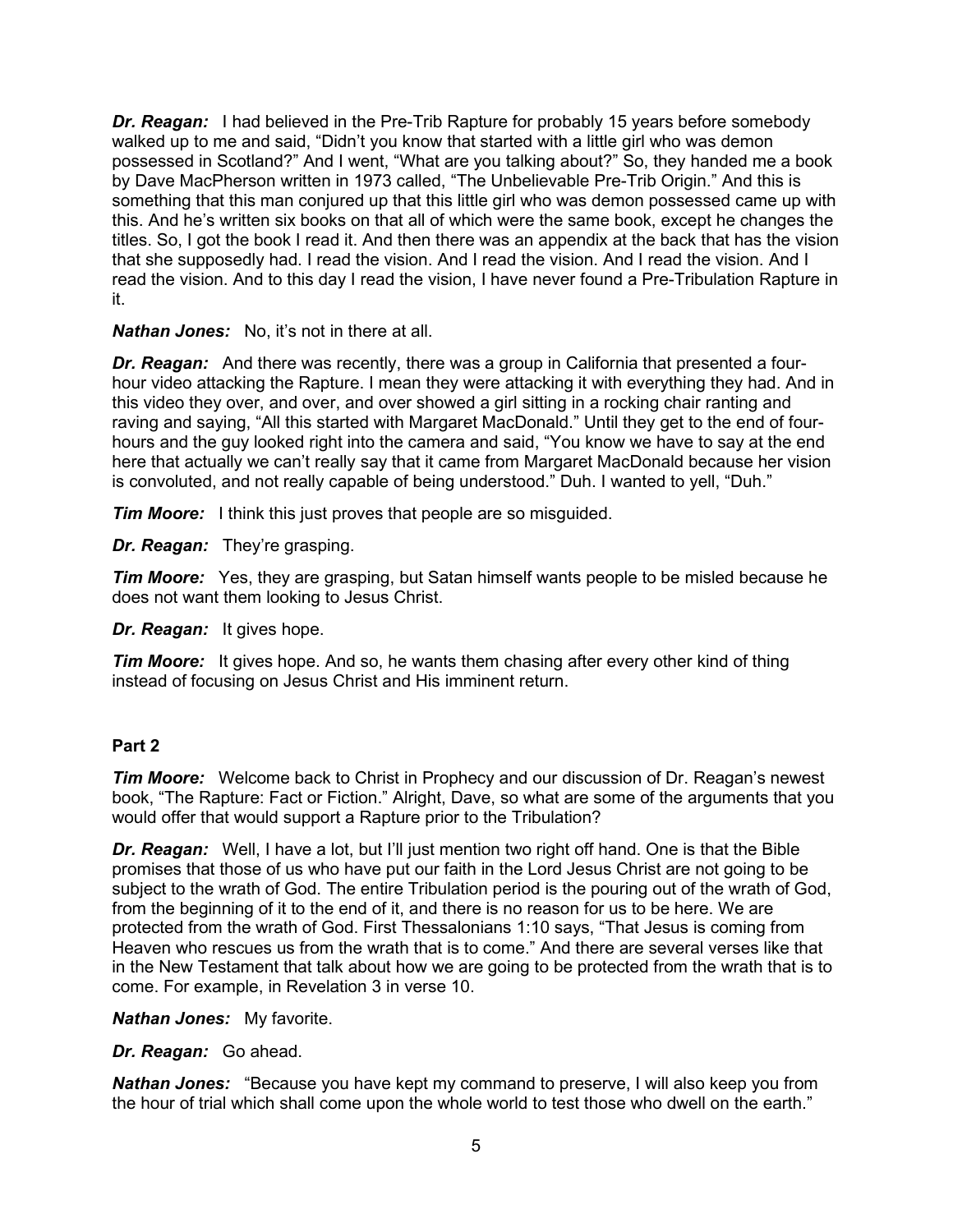And that is a reference to the Tribulation, the Lord will keep the Church protected before the Tribulation begins.

*Dr. Reagan:* That's right. And then the other one that I wanted to mention is the focus of the Tribulation. The focus of the Tribulation is on the Jewish people, yes, it is going to be on the whole world, but the number one focus is the Jewish people. This is part of Daniel's Seventy Weeks of Years, in which He is dealing with the Jewish people. And what happened is that at the end of the 69 weeks He suspended it for a period of time, we are in a gap period now. But the time is coming when He is going to start that clock again, and He has six purposes that He wants to accomplish among the Jewish people and He's going to wrap those up during the Tribulation. He is going to bring about the salvation of a great remnant. Yes, He is going to deal with Gentile nations, but His fundamental purpose is to focus on the Jewish people. I think the Church Age began with an overlap period. The Church was established like in 30 AD and it wasn't until 70 AD, 40 years later that God poured out His wrath upon the Jewish people, scattered them all over the world and began to focus on getting His message out through the Church. I think we are in an overlap period now, at the end of the Church Age, where God has regathered the Jewish people, got them back to where He wants them to be. And He is ready now to take us out and work with the Jews.

## *Tim Moore:* Focusing in on the Jews.

*Nathan Jones:* What would you say then, those are two of them, are those the strongest arguments for it, or do you have one you particularly think is stronger?

*Dr. Reagan:* No. Well, I think the strongest argument in behalf of a Pre-Trib Rapture is immanency. Which I've mentioned before but the Bible, again, just says over and over the Rapture is imminent, it is imminent, it says we are to live looking for the coming of the Lord. We are to live with an eternal perspective; we expect the Lord to come any moment. We are to be prepared. It says it over and over. Well, why should I expect the Lord to come any moment if I don't believe in a Rapture that could occur any moment? If I only believe in the Second Coming there are too many prophecies that have to be fulfilled.

*Nathan Jones:* Oh, yeah especially in Matthew 24 where the Lord says to, "Keep watch. To keep ready." You are kind of like a person in a home and you are waiting for your children to come visit you. You put the porch light on. You look. You don't know exactly when they are coming, but you know they are coming. Whereas the Second Coming you know exactly when they are coming because the events and the dates line up.

*Dr. Reagan:* Well, let me give you guys a questions.

#### *Tim Moore:* Okay.

*Dr. Reagan:* And it is one that they hit me with all the time, and that is, people will say, "Okay, you say the Church is going to be gone during the Tribulation. Well, how do you explain the fact that all through the book of Revelation there are references to saints?"

*Tim Moore:* Well, I think, that what we look at in Revelation is in the first three chapters of Revelation obviously there is much focus on the Church, the seven churches.

*Dr. Reagan:* I'm talking about the Tribulation.

*Tim Moore:* I know, during the Tribulation. So, in chapter 4 John is called up to Heaven, and it talks about saints who will come to know Christ during the Tribulation period. We know that there will be people who still put their faith in Jesus Christ. They will be hunted out, and many of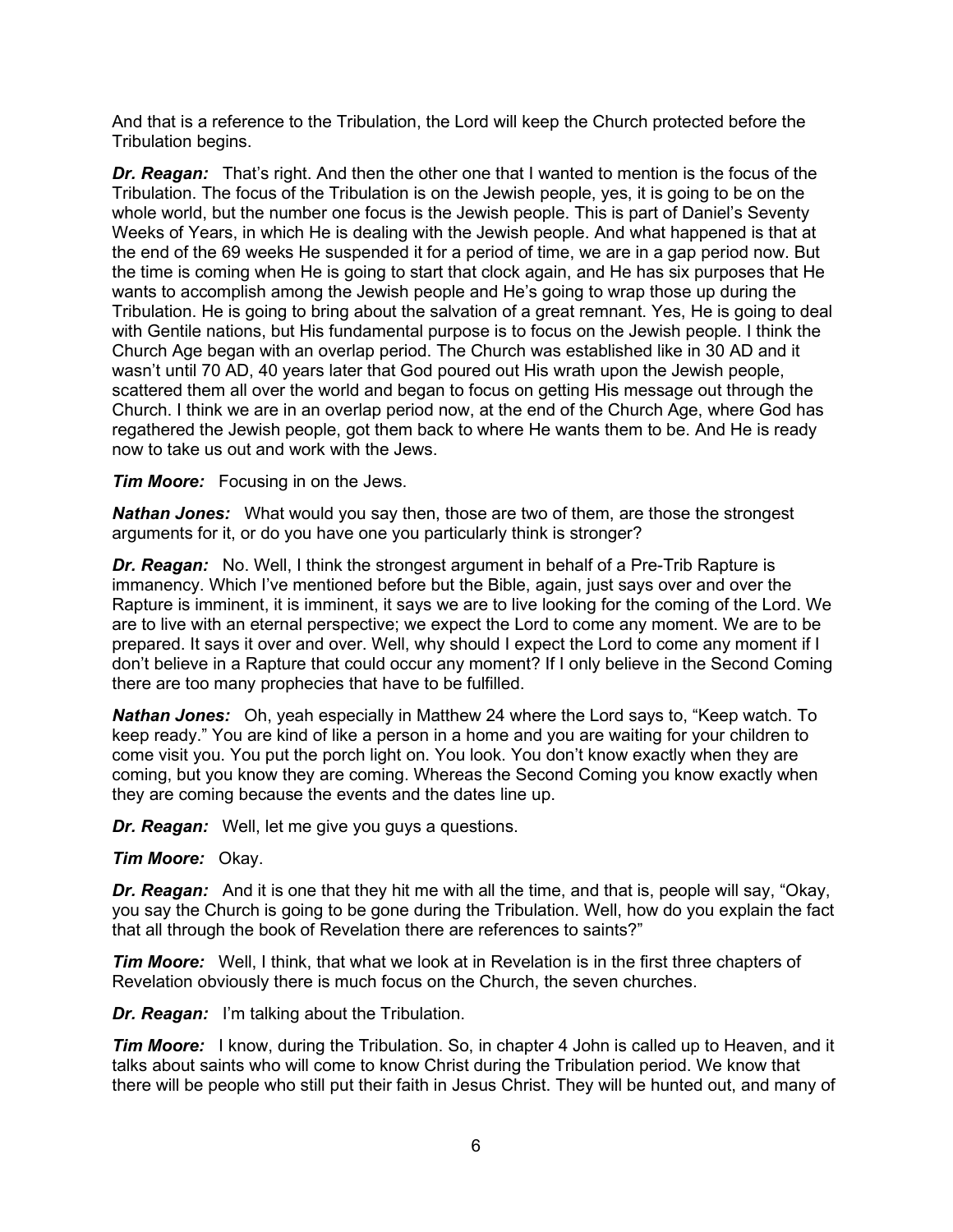them killed and martyred by the Antichrist and by his minions. But there will be some who will come to know Christ during the Tribulation. But the Church itself is not referenced again.

*Dr. Reagan:* So, you are saying that the saints in the book of Revelation, that are referred to during the Tribulation, are people who come to Christ during the Tribulation?

*Tim Moore:* The ones that are here on earth, yes.

*Dr. Reagan:* How can they come to Christ if the Church is gone?

*Nathan Jones:* They can't, they all are going to die. They are all going to Hell. No, of course not! That is not how the Lord works!

*Tim Moore:* No, no.

*Dr. Reagan:* What are we going to do with you?

*Nathan Jones:* But that's the argument you get. You are like, well, without the Church they are all going to go to Hell.

*Tim Moore:* Oh, yeah, as if the Church is the key for anyone's salvation.

*Nathan Jones:* Right, how do you explain the Old Testament? It has always been faith in God. And the Lord is going to provide--

*Tim Moore:* And it the Holy Spirit.

*Nathan Jones:* Absolutely.

*Tim Moore:* Who will still be here. Not indwelling through the Church, but there would be no one come to salvation except through the Holy Spirit.

*Dr. Reagan:* Yeah, but how does the Holy Spirit work in the Tribulation?

*Nathan Jones:* Well, you've got obviously all the materials. Hopefully there is somebody after the Rapture watching this show and say--

*Dr. Reagan:* They may find this book.

*Nathan Jones:* --they might find that book.

*Dr. Reagan:* Hopefully they'll find this one.

*Tim Moore:* That's right.

*Nathan Jones:* They'll see the Rapture and say, "You know I heard about that Rapture thing, oh, no." There is also going to be the two witnesses that the Lord will put into Jerusalem for three-and-a-half-years.

*Dr. Reagan:* Who the world will hate.

*Nathan Jones:* And the world will hate, but they will do miraculous things like the Old Testament prophets.

*Dr. Reagan:* And be calling people to repentance.

*Nathan Jones:* Tim, you talk about the two witnesses all the time.

*Tim Moore:* The two witnesses, as well we will have angels that will be broadcasting to the whole earth the Gospel message. And so, we have many ways that the Lord will continue to--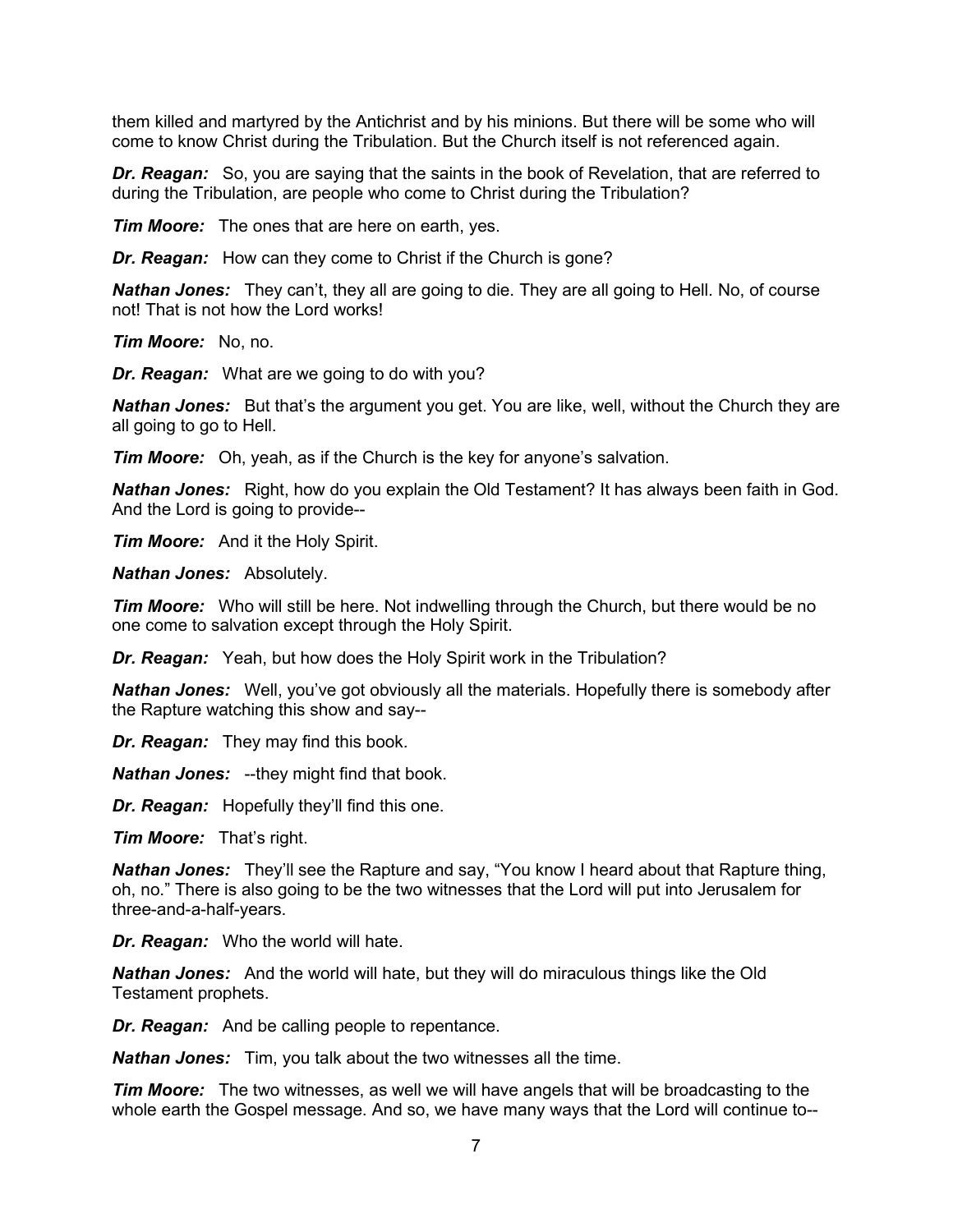*Dr. Reagan:* In fact, the wrath of God itself will bring some people.

*Nathan Jones:* And 144,000 Jewish evangelists.

## *Tim Moore:* Exactly.

*Nathan Jones:* So, by the end of the Tribulation everybody will know about God. Matter of fact you can hear at the end of the seal judgments they are crying out for the wrath of the Lamb to stop. They know exactly where that wrath is coming from. So, everybody on the planet will know about Jesus or not, there will be no exception; man will be without excuse during that time.

#### *Tim Moore:* Amen.

**Dr. Reagan:** So, that even when God is pouring out His wrath, He is ministering grace in the sense that He is calling people to Jesus.

## *Nathan Jones:* Absolutely.

*Tim Moore:* Exactly, so. When the Lord sent Jonah to go and preach a message of wrath and destruction to Nineveh there was still an element of mercy, because when they repented the Lord relented. And the same thing happened, of course, Habakkuk wanted just a little outpouring wrath, and the Lord said, "Well, actually I am going to pour out a whole lot of wrath!" And Habakkuk said, "Well, Lord, please in wrath remember mercy."

## *Dr. Reagan:* And He does.

*Tim Moore:* He always does, because that is the character of God; even in wrath there is a motivation to want people to return to Him. And so, when we punish our own children it is not for vindictiveness, it is to correct and to restore. God would always like people to be restored to a proper relationship with Him. Many will not, but some will.

*Nathan Jones:* Now, I love the example that you always use, is that will a man beat up his fiancé for seven years, and then she would be willing to marry him. That is not how God works. Well you can look in the Old Testament. You can see Enoch was raptured before the Flood. You can see that Rahab was raptured. Noah was taken out of the Flood. Then you've got Elijah taken up to Heaven. Again, and again there are example of the Rapture in the Bible. There is a rapture in the Bible, right, in the book of Revelation?

*Dr. Reagan:* Well, I am glad you mentioned those examples because those are very important, you know, when it came to the first time that God poured out His wrath on all the earth with the Flood, He took Enoch out first. Enoch was a Gentile. Enoch was a type of the Church. And He took Noah and his family through the period like He is going to take a remnant of the Jews through the Tribulation. And with Lot, He took the family out before. With Rahab, He took Rahab out before He poured out His wrath. And Peter says in 2 Peter 2:4-9 He says, "God knows how to rescue the godly from Tribulation and to keep the unrighteousness under punishment for the day of judgment.

## *Nathan Jones:* Excellent verse.

*Dr. Reagan:* So, we have a pattern here that God follows, yeah.

**Tim Moore:** I like what Nathan just said, there is an example of a rapture in Revelation itself; John is told to come up here, and he was snatched away. Almost using the very same language that we talked about earlier with rapture up to Heaven to witness all the things that will take place.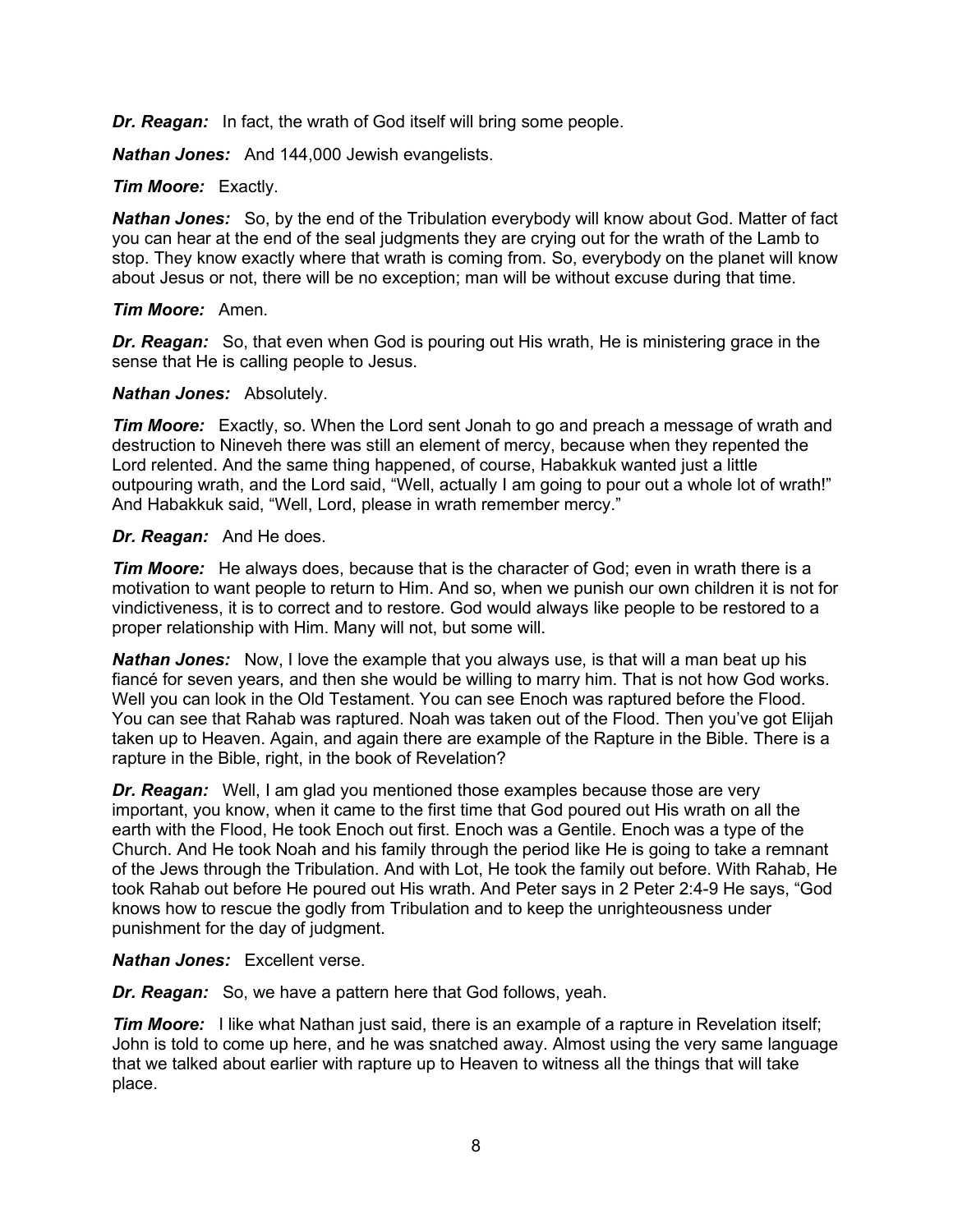*Dr. Reagan:* Yes, and I think that is a type, symbolic type of the Rapture.

*Tim Moore:* Sure, it is.

*Dr. Reagan:* Because the first three chapters of the book of Revelation focus on the Church, they are all about the Church. And then suddenly chapter 4, John is taken up to Heaven, a door opens, he goes up. No more mention of the Church until the very last chapter of Revelation.

*Tim Moore:* When they return with Christ to witness His glorious appearance on earth so He can reign.

*Dr. Reagan:* Right.

*Nathan Jones:* Well, I am curious because a lot of people who believe that the Rapture occurs at the end of the Tribulation, what is called Post-Tribulation Rapture believers, they make particular arguments for the Rapture and the Second Coming being one and the same. What are your arguments against that?

*Dr. Reagan:* Yeah, well, that is what we call the Yo-Yo Rapture.

*Nathan Jones:* Yo-Yo, okay.

*Dr. Reagan:* Yeah, the idea is that you take them up to meet Jesus in the sky, and immediately return at the Second Coming.

*Nathan Jones:* Why won't that work?

**Dr. Reagan:** It doesn't make a lot of sense. But there is argument, there are many arguments against that, for one thing there is no immanency, if you believe in that. Secondly, though, a very important argument I would like for you to explain it and that is where does the population for the Millennium come from?

*Nathan Jones:* Okay, well let's back up a little then.

*Dr. Reagan:* Explain that.

*Nathan Jones:* I asked you the question but look at that he bounced it right back to us.

*Tim Moore:* Yeah, he turned right back on you. I love it.

*Dr. Reagan:* You see good Jewish teachers always answer questions by asking questions.

*Nathan Jones:* Yes, Rabbi, well you are an honorary Rabbi.

*Tim Moore:* Rabbi Reagan, here.

*Nathan Jones:* Rabbi Reagan, okay. Well, we know at the end of the Tribulation the survivors of the Tribulation will be brought into what is called the Sheep Goat Judgment in Matthew 25. The Lord will bring whoever is left, and there is not much, of the people to the Valley of Jehoshaphat and judge them. Those who rejected God, took the Mark of the Beast, they will be considered the goats they will go on the left side. Those who are the sheep they are the righteous; they accepted Christ they will go on the right. They're the ones that are allowed to go into the Millennial Kingdom, the 1,000 year reign of Jesus on this earth, and procreate and have children.

*Tim Moore:* In their mortal bodies.

*Nathan Jones:* In their mortal bodies. And that is an excellent point.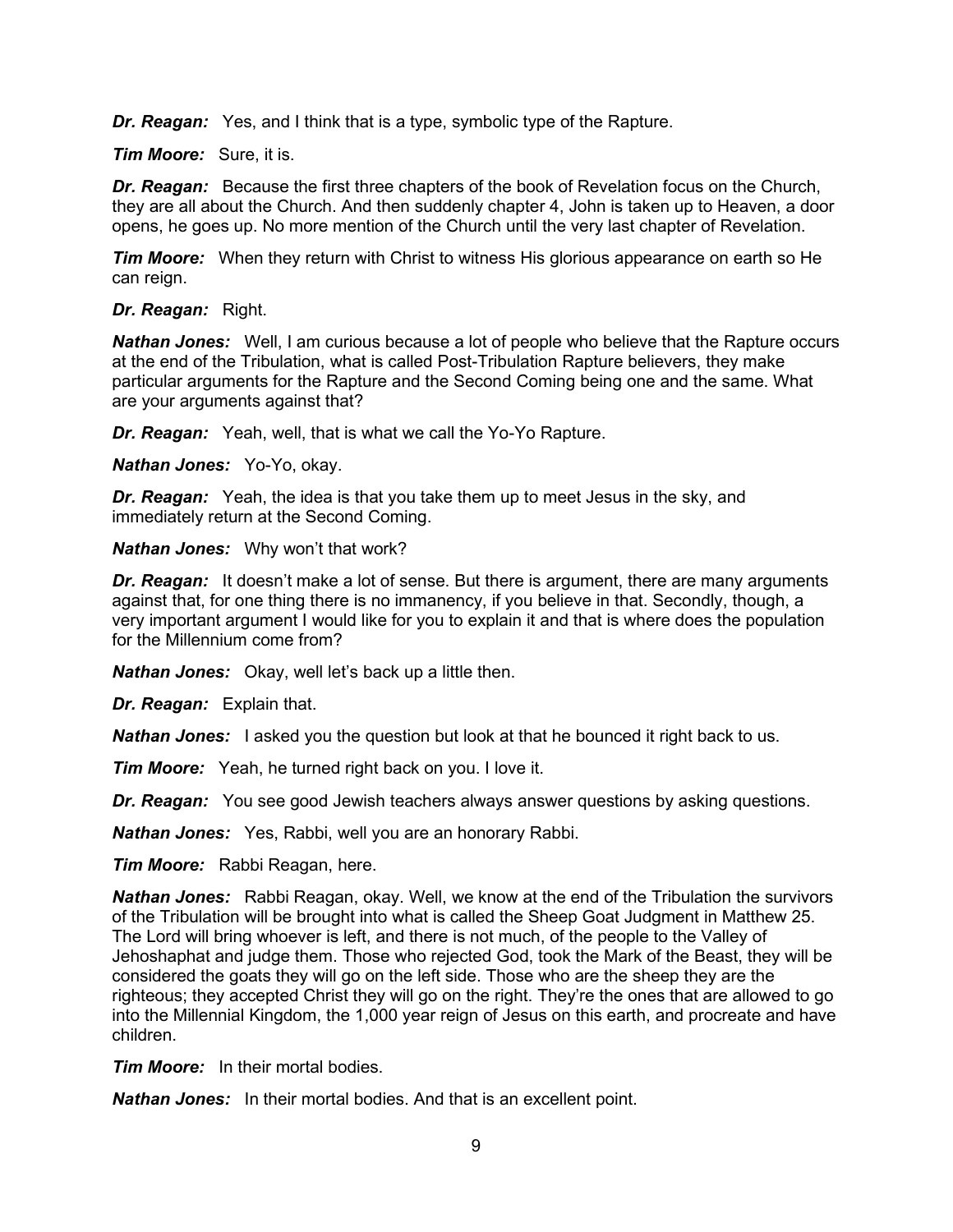*Tim Moore:* Yeah, we who have been part of the Church will be translated in a twinkling of an eye and get our glorified body when the Church is raptured, but they will not receive a glorified body.

*Nathan Jones:* And what did Jesus say about glorified bodies? They are like the angels right?

*Tim Moore:* Yes.

*Nathan Jones:* They can't procreate. And I think that is the biggest argument against the Post-Trib Rapture view is if everybody is raptured to Heaven, and then comes back and there is nobody in order to go into the Millennial Kingdom in earthly bodies, who's to repopulate the planet?

*Dr. Reagan:* That's right.

*Nathan Jones:* And that's I think the Achilles heel of the Post-Tribulation argument.

*Dr. Reagan:* Oh, absolutely, yes. Because you just don't have a population for the Millennium.

*Nathan Jones:* You don't, absolutely. And it doesn't make sense too, again, why would the Lord leave the Church to be beat up, as some people will say purified. Why does the Church have to purified through the Tribulation?

*Dr. Reagan:* Well, I am glad you raised that point because that turns the Tribulation into a Protestant purgatory.

*Nathan Jones:* Purgatory, absolutely, yeah.

*Dr. Reagan:* Because you are saying the Church needs to be sanctified. The Church needs to be purified and cleansed. So, we are going to go through all this wrath and be cleansed. Listen, the blood of Jesus is sufficient.

*Tim Moore:* Exactly right.

*Nathan Jones:* First John 1, right?

*Dr. Reagan:* The blood of Jesus.

*Tim Moore:* It covers all of our impurities.

*Dr. Reagan:* Yes.

*Tim Moore:* And that's why when God looks upon any one of us individually or the Church in general He doesn't see us in our imperfection, in our sin nature.

*Dr. Reagan:* That's right. Hallelujah!

*Tim Moore:* He sees the blood of Christ.

*Nathan Jones:* That's a sad thing too to think that the Church needs to be beat up by God in order to purify itself. You know it is a very anger against the Church for being human, for being wayward at time, for working out our sanctification. And to think that God would expect perfection from His Church before He'll take them to Heaven is not a biblical concept.

*Tim Moore:* No, it's not.

*Dr. Reagan:* Well, I love the fact that one year at our annual conference we had Ron Rhodes speaking.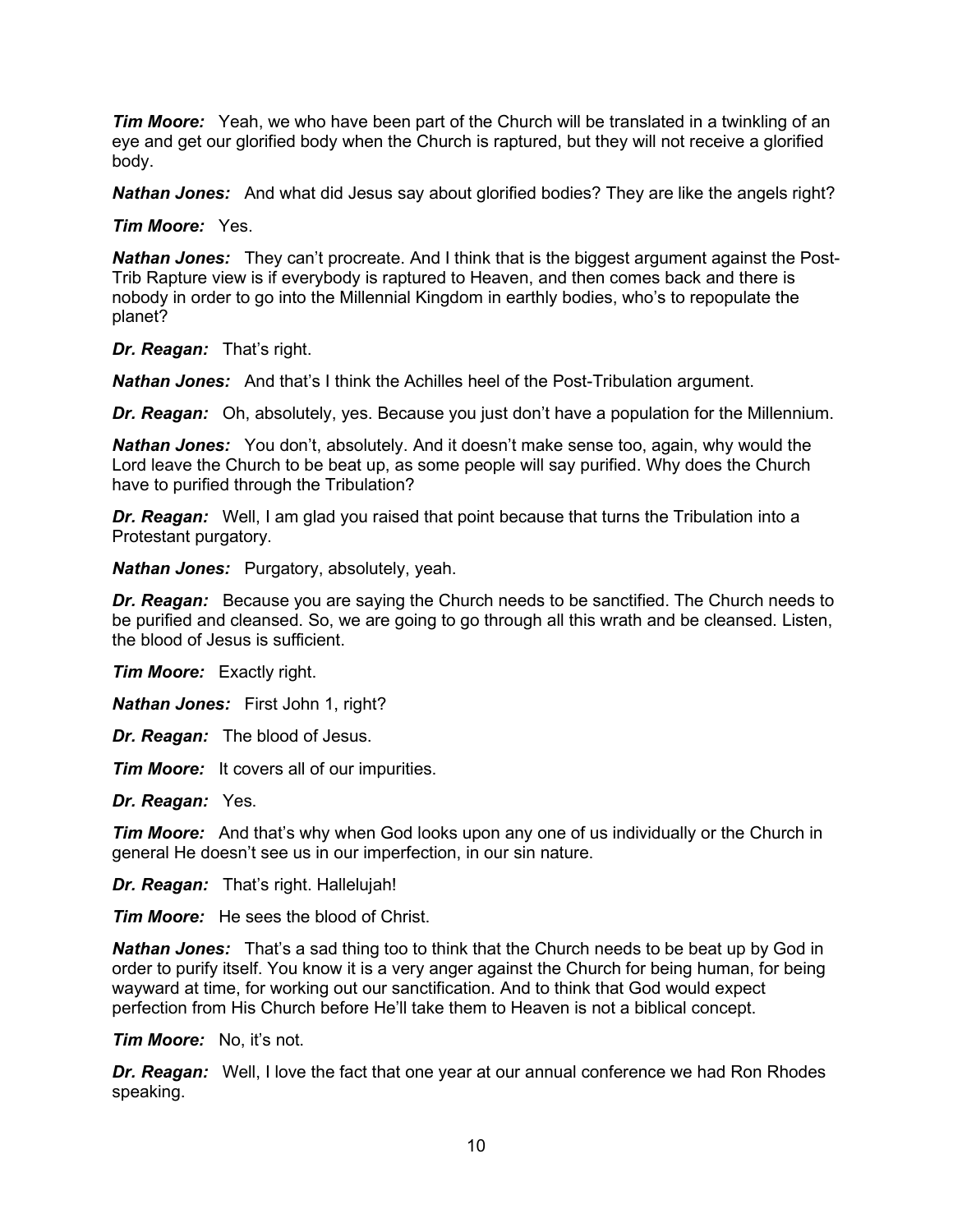#### *Nathan Jones:* Oh, excellent, yeah.

**Dr. Reagan:** And Ron was talking about this problem of people believing that the Second Coming was the same thing as the Rapture, and that the Church was going to go through. And he said, "You know when Paul talked about the Rapture in 1 Thessalonians 4 he ended by saying, "You know bless one another with this. It is a blessing to think about it."

*Nathan Jones:* Yes, comfort one another.

*Dr. Reagan:* Comfort one another. Comfort. He said, "Let's think about this concept of them being the same thing," he said, "That means, brethren you are going to go through the Tribulation, you are going to be persecuted, you are going to be tortured, you are going to be slaughtered, you are going to see your children tortured and slaughtered. And then at the very end after you've been beat up, and most people have died, the Lord is going to come. Comfort one another with these words." He said, "Folks, it doesn't work."

*Tim Moore:* That doesn't work, no.

*Nathan Jones:* No, the comfort is before God's wrath.

*Tim Moore:* Well, speaking of 1 Thessalonians 4, and that is the key passage for the Rapture, is that the only place in the New Testament? We've talked about Revelation, the only place that you would point to for the Rapture's reference.

*Dr. Reagan:* Jesus talks about the Rapture in John 14, which is one of the great passages where He talks about, "I am going to go and prepare a place for you, and then I'll come and take you to that place." Paul talks about the Rapture, 1 Corinthians 15, he talks about how in a twinkling of an eye we will be taken out. So, all through the New Testament there are concepts of the Rapture, yeah.

*Tim Moore:* Well, I agree that even in the first two sermons that Peter preached he was talking about an imminence of Jesus' return, and pointing toward that glorious Rapture of the Church. In 1 Peter 1:13 he says, "Prepare your minds for action, keep sober in spirit. Fix your hope completely on the grace to be brought to you at the revelation of Jesus Christ." And we are looking forward to that revelation of Him coming for the Church, and then returning in glory.

*Nathan Jones:* Well, we only have a minute left, so let me ask you a quick question here. As a parent I have a special needs son, I know people have babies and children, we know to be saved, to be part of the Church you have to be saved. Well, what about children who have yet to accept the Lord? What about babies in the wombs, will they participate in the Rapture?

*Dr. Reagan:* If their mother is a believer.

#### *Nathan Jones:* The mother?

*Dr. Reagan:* I believe that children of believers, now I'm talking about the minor children. The minor children of believers I believe will be taken out in the Rapture. And I go into great detail about that in there. I do not believe that children of non-believers will be taken because there is no example in the Bible of God pouring out His wrath and sparing children of non-believers; its just not there. And so, I think the minor children of believers will be taken out with their parents.

*Tim Moore:* That is a comfort to many of our watchers I'm sure.

*Dr. Reagan:* Oh, yeah I don't think God is going to take out the parents and leave the children behind to be tormented, no that is not going to happen.